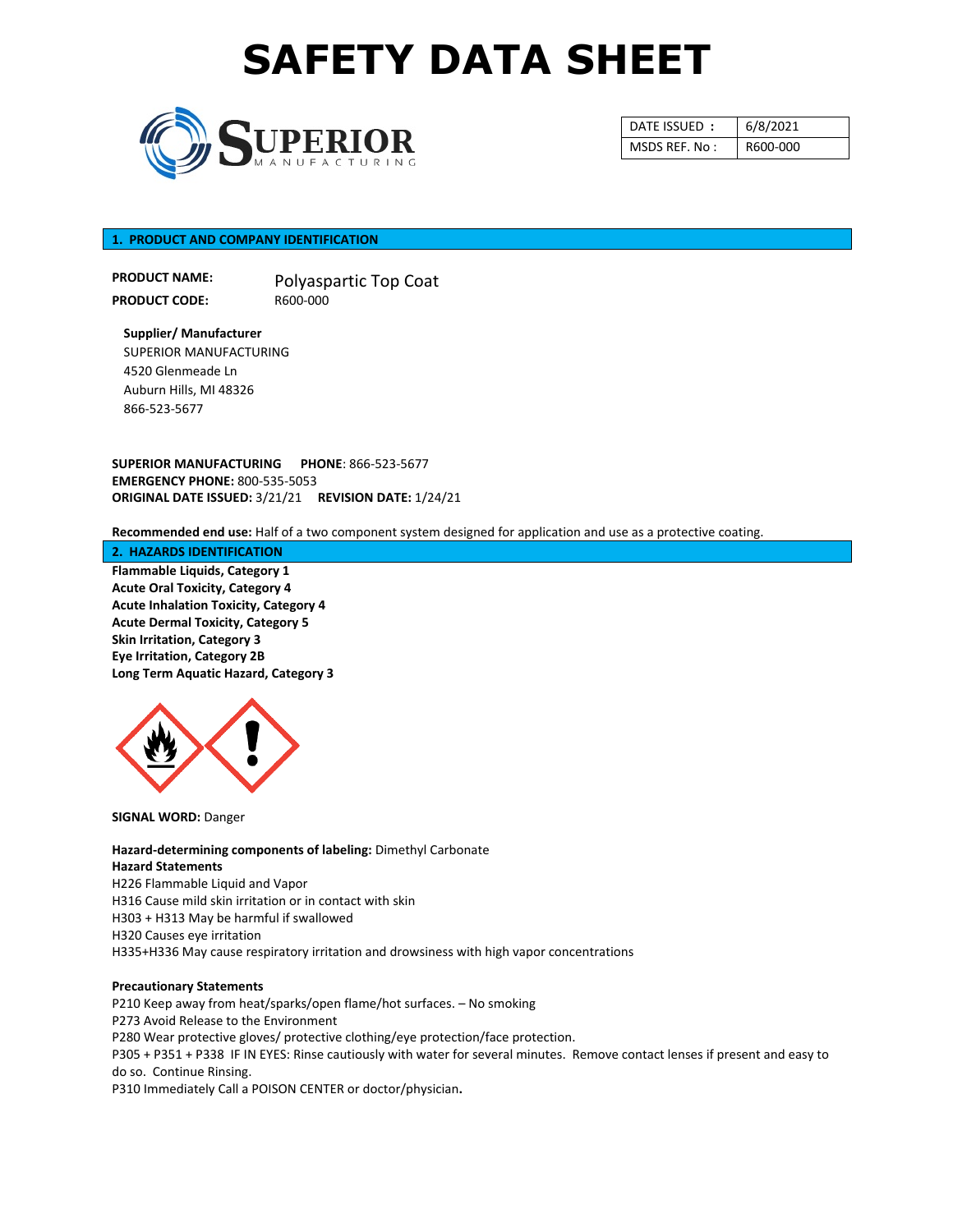| <b>HMIS RATING</b>   |   |
|----------------------|---|
| Health:              |   |
| Flammability:        | З |
| <b>Reactivity:</b>   |   |
| Personal Protection: |   |



**NFPA CODES**

### **Potential Health Effects:**

**SKIN:** May cause symptoms of reddening and itching accompanied by swelling and rash from minor skin irritation to allergic reaction. Prolonged or repeated contact can result in defatting and drying of the skin which may result in skin irritation and dermatitis (rash).

**EYES:** Liquid, aerosols, and vapors may cause eye pain, tearing, reddening, swelling and stinging.

**INHALATION:** Inhalation of vapors causes skin irritation of the respiratory tract and may cause adverse systemic effects. Toxic. **INGESTION:** May be harmful if swallowed.

**CHRONIC HAZARDS**: Not classified as a carcinogen by IARC, NTP and/or OSHA.

### **3. COMPOSITION/INFORMATION ON INGREDIENTS**

This document is a pursuant to the OSHA Hazard Communication Standard (29 CFR 1910.1200). Where a proprietary ingredient is shown, the identity may be made available as provided in this standard. All components of this product are included in the EPA Toxic Substances Control Act (TSCA) Chemical Substance Inventory.

| <b>Chemical Name</b>                                                  | Weight %   | <b>CAS Number</b> |  |
|-----------------------------------------------------------------------|------------|-------------------|--|
| Tetraethyl-N,N'-(methylenedicyclohexane-4,1-diyl)bis-DL-aspartate     | 30-60%     | 136210-30-5       |  |
| Bis(4-(1,2-bis(ethoxycarbonyl)ethyl-amino)-3-methylcyclohexyl)methane | 30-60%     | 136210-32-7       |  |
| Dimethyl Carbonate                                                    | 5-10%      | 616-38-6          |  |
| Solvent naphtha, petroleum, light aromatic                            | $0.1 - 1%$ | 64742-95-6        |  |

### **4. FIRST AID MEASURES**

**GENERAL ADVICE:** Consult a physician. Show this safety data sheet to physician in attendance.

**EYES:** Hold eyelids open and flush with plenty of water for at least 20 minutes with lukewarm water. Get Medical Attention. **SKIN:** Contact a physician. Remove product and flush with plenty of water for at least 20-30 minutes. Wash with soap and water. Remove contaminated clothing immediately, wash before next use, and discard any items too difficult to clean. Take victim to hospital and obtain medical attention.

**INGESTION:** Administer 3-4 glasses of milk or water. Never give anything by mouth to an unconscious person. DO NOT INDUCE VOMITING! Call a physician or poison control center immediately. If conscious, drink plenty of water. Never give anything by mouth to an unconscious person.

**INHALATION:** Consult a physician. Remove to fresh air. If not breathing, give artificial respiration. If breathing is difficult, give oxygen.

#### **5. FIRE FIGHTING MEASURES**

**SUITABLE EXTINGUISHING MEDIA**: Dry Chemical Foam. Carbon Dioxide. Water Fog. Water Spray.

**For safety reasons, unsuitable extinguishing agents:** none known.

**SPECIAL FIRE & UNUSUAL HAZARD**: May generate toxic or irritating combustion products. May generate toxic fumes. **SPECIAL FIREFIGHTING INSTRUCTIONS:** Firefighters should wear butyl rubber boots, gloves and body suit as well as a selfcontained breathing apparatus. Water runoff can cause environmental damage. Dike and collect water used to fight fire. **ADDITIONAL INFORMATION**: Remove all ignition sources. Water runoff can cause environmental damage. Dike and collect water used to fight fire. Fire residues and contaminated fire extinguishing water must be disposed of in accordance with local regulations. Use water spray to cool unopened containers.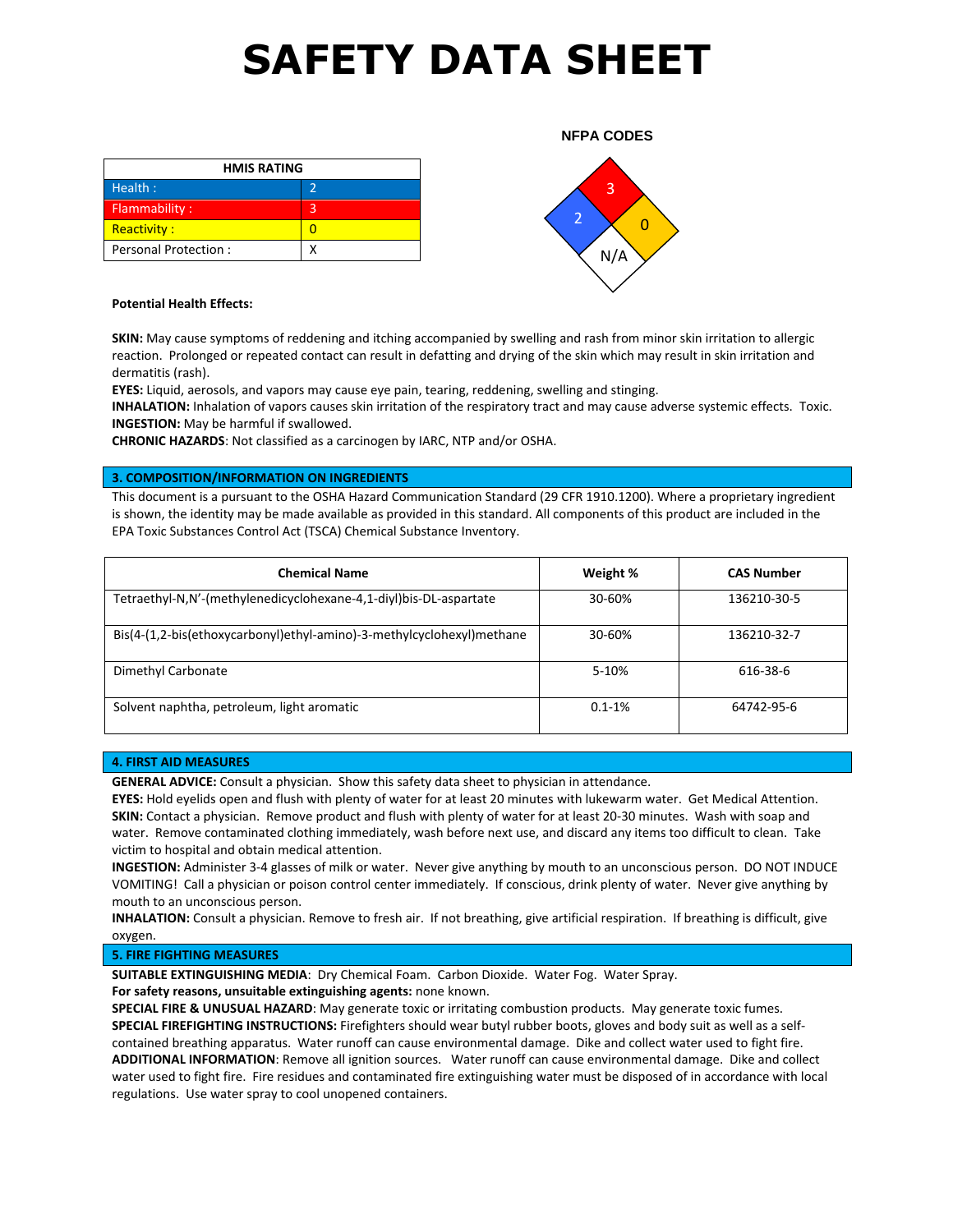**HAZARDOUS COMBUSTION PRODUCTS formed under fire conditions:** carbon oxides, nitrogen oxides, ammonia gas, toxic and noxious fumes, acrid smoke

## **6. ACCIDENTAL RELEASE MEASURES**

**Personal precautions:** Use personal protective equipment. Avoid breathing vapors, mist or gas. Evacuate personnel to safe area. Ensure adequate ventilation. Wear a self-contained breathing apparatus and appropriate personal protective equipment. **Environmental precautions:**

Approach suspected leak areas with caution. Prevent further leaking if safe to do so. Construct a dike to prevent spreading. Flush area with water spray. Absorb spill with inert material (ex. dry sand or earth) and place in a chemical waste container for disposal. Avoid runoff into storm sewers and ditches which lead into waterways. Discharge into the environment must be avoided. If seepage into the environment has occurred, notify respective authorities. Open enclosed spaces to outside atmosphere if possible and stop flow of product.

See Section 7 for information on safe handling.

See section 8 for information on personal protection equipment.

See Section 13 for disposal information.

### **7. HANDLING AND STORAGE**

**HANDLING:** Handle in a well-ventilated workspace. Empty containers may contain explosive vapors. Flush empty containers with water to remove residual flammable liquid vapors. Ground all containers during material transfer. Avoid breathing dust, vapor or mist. Avoid contact with eyes. Avoid contact with skin or clothing.

**STORAGE:** Keep from freezing. Keep container closed when not in use. Keep container in a cool, well-ventilated place. Keep away from food, drink, and animal feed stuffs. Keep away from ignition sources and other incompatibilities. Store in original container or a container very similar to that of the original.

## **8. EXPOSURE CONTROLS\PERSONAL PROTECTION**

**Ventilation:** Good general ventilation should be sufficient to control airborne levels.

Local exhaust ventilation may be necessary to control any air contaminants to within their TLVs during the use of this product.

#### **Dimethyl Carbonate**

ACGIH TLV TWA : Not established OSHA (TABLE Z-1) TWA : Not established NIOSH REL TWA : Not established

## **Personal Protection Equipment:**

**Respiratory Protection:** In poorly ventilated areas, the use of a positive pressure supplied air respirator is recommended. For emergency situations use self-contained breathing apparatus with pressure demand mode. In spray applications, an organic vapor/particulate respirator or air supplied unit is necessary.



**Skin Protection:** Where contact is likely, wear chemical resistant gloves, rubber boots, and chemical safety goggles. Gloves should be tested for chemical resistance before reliable use. (penetration times, rates of diffusion and rate of degradation). Wear flame retardant, anti-static long sleeves and pants, exposing as little skin as possible. The type of protective equipment must be chosen according to the concentration and amount of the dangerous substance at the specific workplace.



**Eye Protection:** Wear chemical safety glasses with side shields or goggles. In the event of an emergency, use eye goggles with a full face shield. DO NOT WEAR CONTACT LENSES when working with this material!!!

**Hygienic Practices:** Wash hands before eating. Remove contaminated clothing and wash before reuse. Follow all MSDS/label precautions even after container is emptied because they may retain product residues. Avoid prolonged or repeated contact with skin. Avoid contact with eyes, skin, and clothing.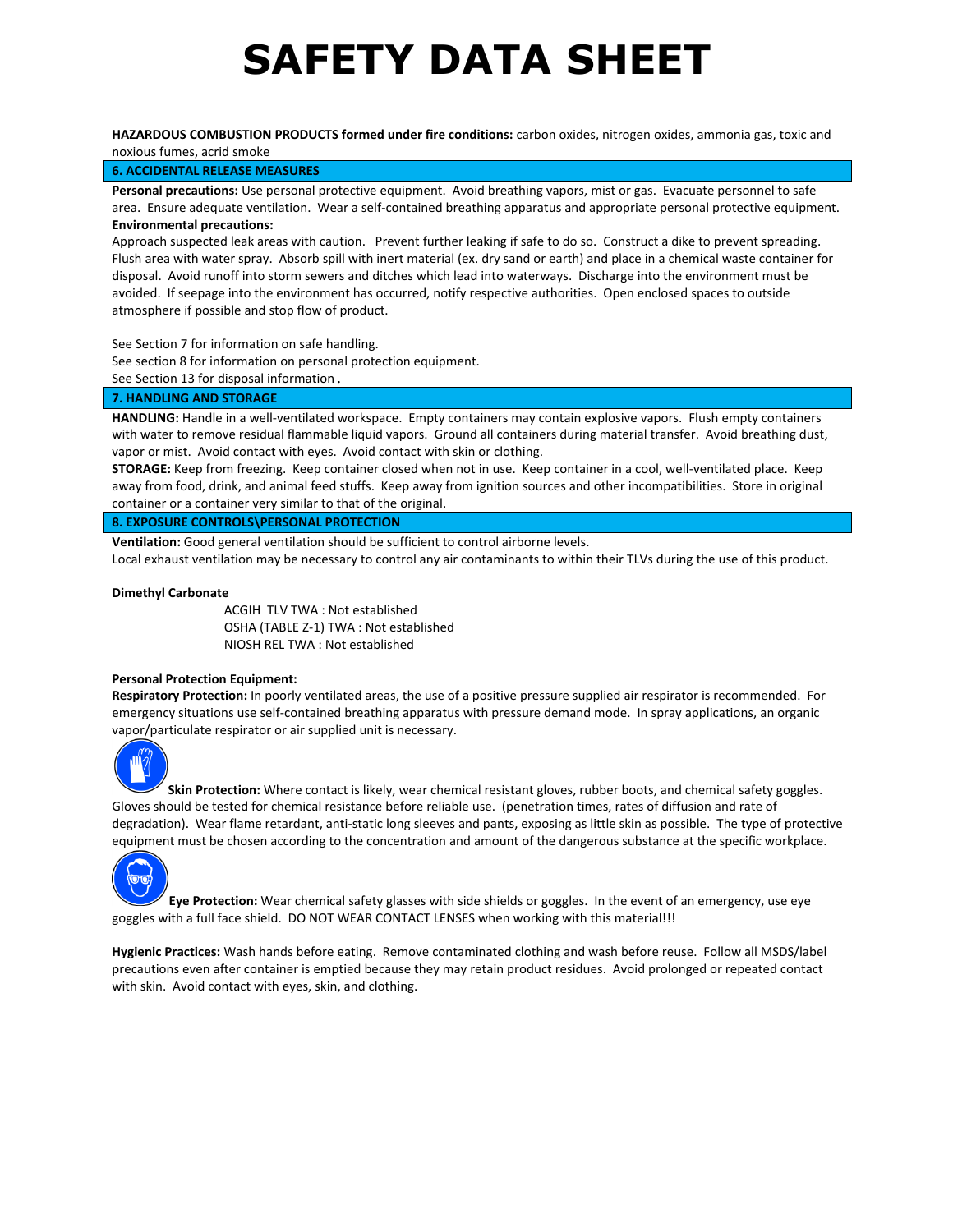## **9. PHYSICAL AND CHEMICAL PROPERTIES**

| Volatile Organic Content: 0.82 g/L                                  | <b>Solubility in Water: Insoluble</b>        |
|---------------------------------------------------------------------|----------------------------------------------|
| <b>Color:</b> Gardener Scale 1-2                                    | Specific Gravity @ 20°C:1.05                 |
| <b>Odor:</b> Mild odor                                              | $pH \& 100\%$ : N.A.                         |
| Straw yellow liquid.<br><b>Physical Appearance:</b>                 | Melting/Freezing point: N/A                  |
| <b>Boiling Point: N/A</b>                                           | <b>Flashpoint: N/A</b>                       |
| Ignition Temperature: N/A                                           | Auto-ignition temperature: N/A               |
| <b>Explosion Limits:</b>                                            | Water solubility: Insoluble                  |
| Lower: N/A                                                          | Partition coefficient (n-octanol/water): N/A |
| Upper: $N/A$                                                        |                                              |
|                                                                     | Relative vapor density: N/A                  |
| <b>Odor Threshold: N/A</b>                                          | Evaporation rate: N/A                        |
| $N/A = Not Available$<br>$N/D$ = Not Determined $Ca.$ = Approximate |                                              |

## **10. STABILITY AND REACTIVITY**

**STABILITY**: This product is stable under recommended and normal storage conditions.

**HAZARDOUS POLYMERIZATION:** Will not occur under normal conditions.

**INCOMPATIBILITY**: Oxidizing Agents. Isocyanates. Acids. May produce violent reactions with chemicals containing –NHx, -OH, and –SH groups.

**HAZARDOUS DECOMPOSITION PRODUCTS**: Carbon monoxide due to combustion. Carbon dioxide due to combustion. Nitrogen oxides due to combustion. Irritating and toxic fumes at elevated temperatures. Amines, other undetermined compounds. Ammonia gas may be liberated at high temperatures. Hydrocarbon fragments.

**CONDITIONS TO AVOID**: Open Flame / Sparks / Sources of ignition. Extreme Heat. Direct sunlight.

## **11. TOXICOLOGICAL INFORMATION**

**Component Toxicological Information**: N.A.

**PRIMARY ROUTE OF ENTRY:** Skin Contact Skin Absorption Inhalation Ingestion Eye Contact

Dimethyl Carbonate

LD50 Oral Rat 13,000 mg/kg Not classified as a carcinogen by NTP, IARC or OSHA.

Solvent Naphtha (CAS 64742-95-6)

LD50 Oral Rat >4000 mg/kg LD50 Dermal Rabbit >3,480 mg/kg LD50 Inhalation Rat 3,670 ppm

Not classified as a carcinogen by ACGIH, NTP, OSHA or IARC.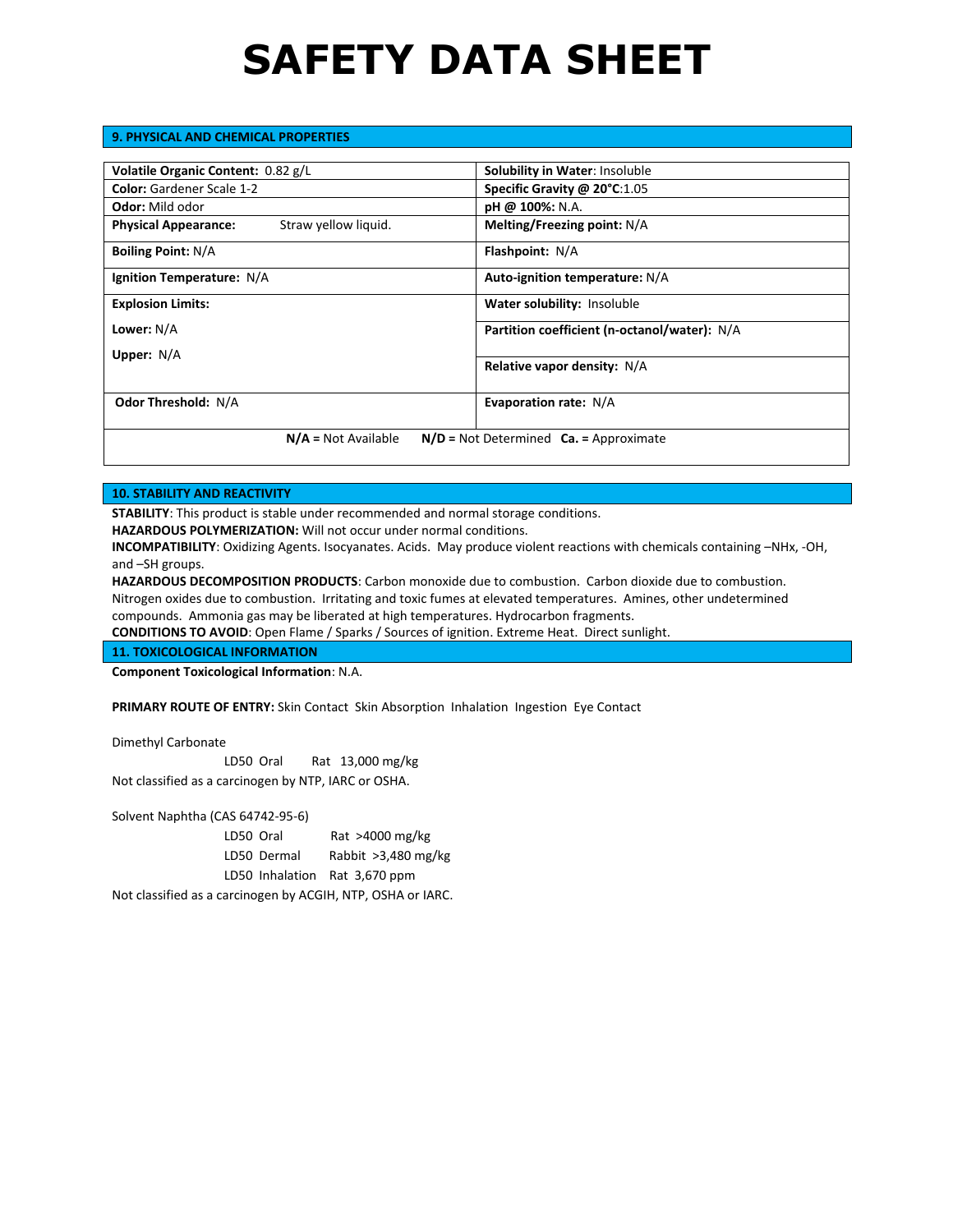## **12. ECOLOGICAL INFORMATION**

**Marine Pollutant/Ecotoxicity:** Harmful to aquatic life with long lasting effects.

**Toxicity to fish:** N/A

**Environmental Fate**: Bioconcentration potential is low. Biodegradation under aerobic static laboratory conditions is below detectable limits.

**13. DISPOSAL CONSIDERATIONS**

**DISPOSAL METHOD**: The generation of waste should be avoided or minimized wherever possible. Do not dispose of with household waste. Do not dispose of in landfill. Do not allow contact with sewers or waterways. Comply with all Federal, State and Local regulations. This material has been tested and found to have a flashpoint below 140°F. If discarded, this material and containers should be treated as a hazardous waste based on the characteristics of ignitability as defined under Federal RCRA regulations. Disposal of this material of its container requires compliance with applicable labeling, packaging and recordkeeping standards.

| <b>14. TRANSPORT INFORMATION</b>                                         |
|--------------------------------------------------------------------------|
| <b>DOT SHIPPING INFORMATION</b>                                          |
|                                                                          |
| <b>DOT Proper Shipping Name:</b> Resin Compounds, Liquid, Not Regulated. |

**DOT Technical Name:** N/A

**DOT Hazard Class:** N/A **Hazard Subclass:** N/A

**DOT I.D. Number:** N/A **Packing Group:** N/A

**IMDG**

**Technical Name:** FLAMMABLE LIQUIDS, TOXIC, N.O.S. (Contains Dimethyl Carbonate)

| <b>Hazard Class: 3</b>     | Hazard Subclass: N/A     |
|----------------------------|--------------------------|
| <b>I.D. Number: UN1992</b> | <b>Packing Group: II</b> |

### **INTERNATIONAL REGULATIONS:**

**CANADIAN WHMIS:** This MSDS has been prepared in compliance with the hazard criteria of the Controlled Product Regulations and the MSDS contains the information required by those regulations.



**CANADIAN WHMIS CLASS: E** 

## **15. REGULATORY INFORMATION**

**U.S. FEDERAL REGULATIONS AS FOLLOWS-**

**OSHA Hazard Communication Standard (29 CFR 1910.1200):** Hazardous by definition of Hazard Communication Standard.

Corrosive. Skin Sensitizer. Flammable. Toxic by inhalation.

**CERCLA/ Super Fund (40 CFR 117, 302):**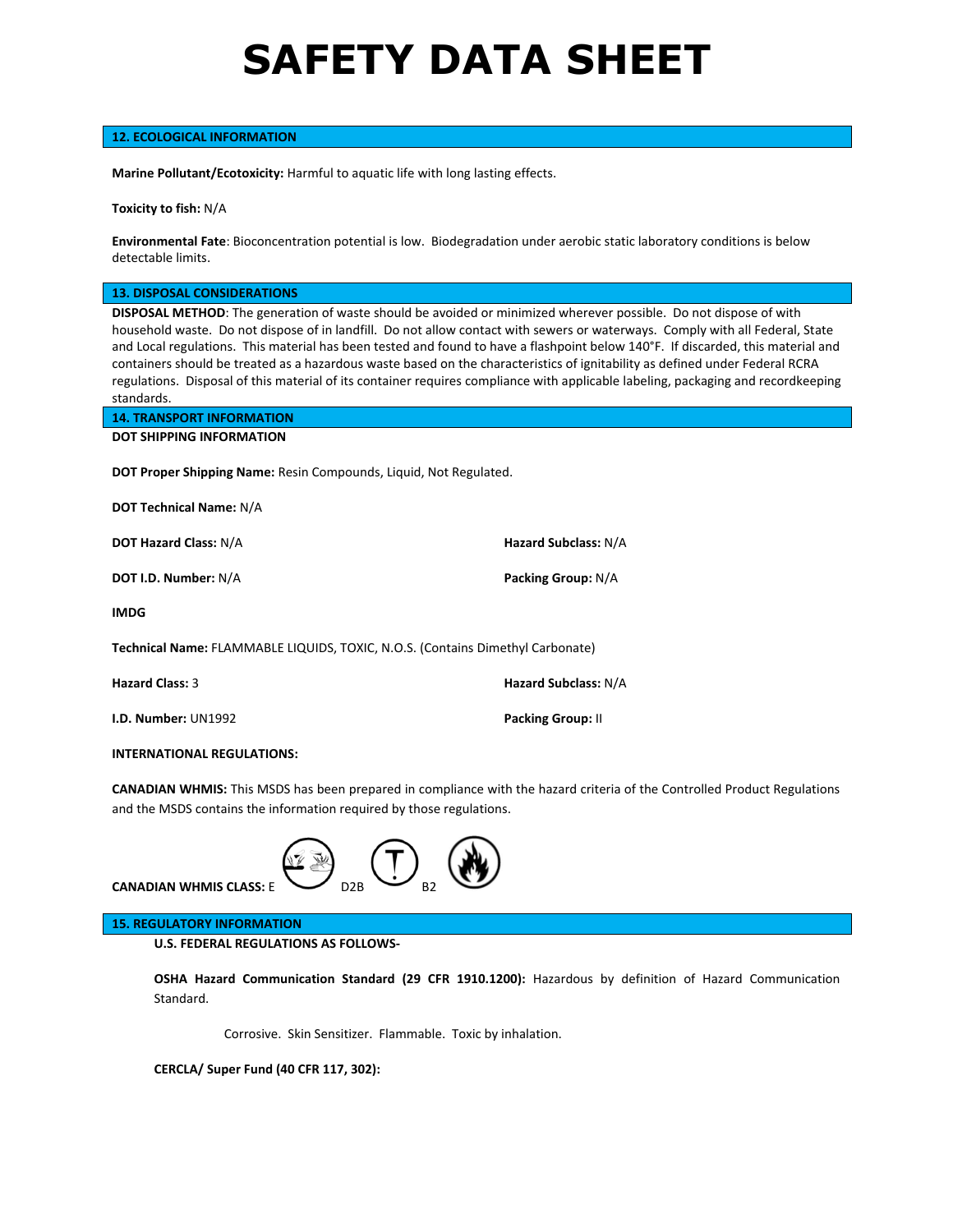Benzene, dimethyl- CAS# 1330-20-7 Cumene CAS# 98-82-8

### CERCLA - SARA HAZARD CATEGORY:

This product has been reviewed according to the EPA 'Hazard Categories' promulgated under Sections 311 and 312 of the Superfund Amendment and Reauthorization Act of 1986 (SARA Title III) and is considered, under applicable definitions, to meet the following categories:

### **Immediate Health Hazard (Acute) Delayed Health Hazard (Chronic) Fire Hazard**

## **SARA Toxic Chemicals (40 CFR 372):**

This product contains the following substances subject to the reporting requirements of Section 313 of Title III of the Superfund Amendments and Reauthorization Act of 1986 and 40 CFR Part 372:

1, 2, 4-Trimethylbenzene 95-63-6

## **TOXIC SUBSTANCES CONTROL ACT:** All chemicals in this compound are listed on the TSCA

#### **NEW JERSEY RIGHT-TO-KNOW/ PENNSYLVANIA RIGHT-TO-KNOW:**

| <b>Chemical Name</b>     | <b>CAS Number</b> |
|--------------------------|-------------------|
| Benzene, dimethyl-       | 1330-20-7         |
| Benzene, 1,2,4-trimethyl | $95 - 63 - 6$     |
| Cumene                   | $98 - 82 - 8$     |

**California Proposition 65:** Warning, to the best of our knowledge, this product may contain chemicals known to the State of California to cause cancer, birth defects, or other reproductive harm.

**Benzene CAS# 41-43-2 Toluene CAS# 108-88-3 Cumene CAS# 98-82-8**

#### **16. OTHER INFORMATION**

THE INFORMATION HEREIN HAS BEEN COMPILED FROM SOURCES BELIEVED TO BE RELIABLE AND IS ACCURATE TO THE BEST OF OUR KNOWLEDGE. HOWEVER, SUPERIOR MANUFACTURING CANNOT GIVE ANY GUARANTEES REGARDING INFORMATION FROM OTHER SOURCES, AND EXPRESSLY DOES NOT MAKE ANY WARRANTIES, NOR ASSUMES ANY LIABILITY FOR ITS USE.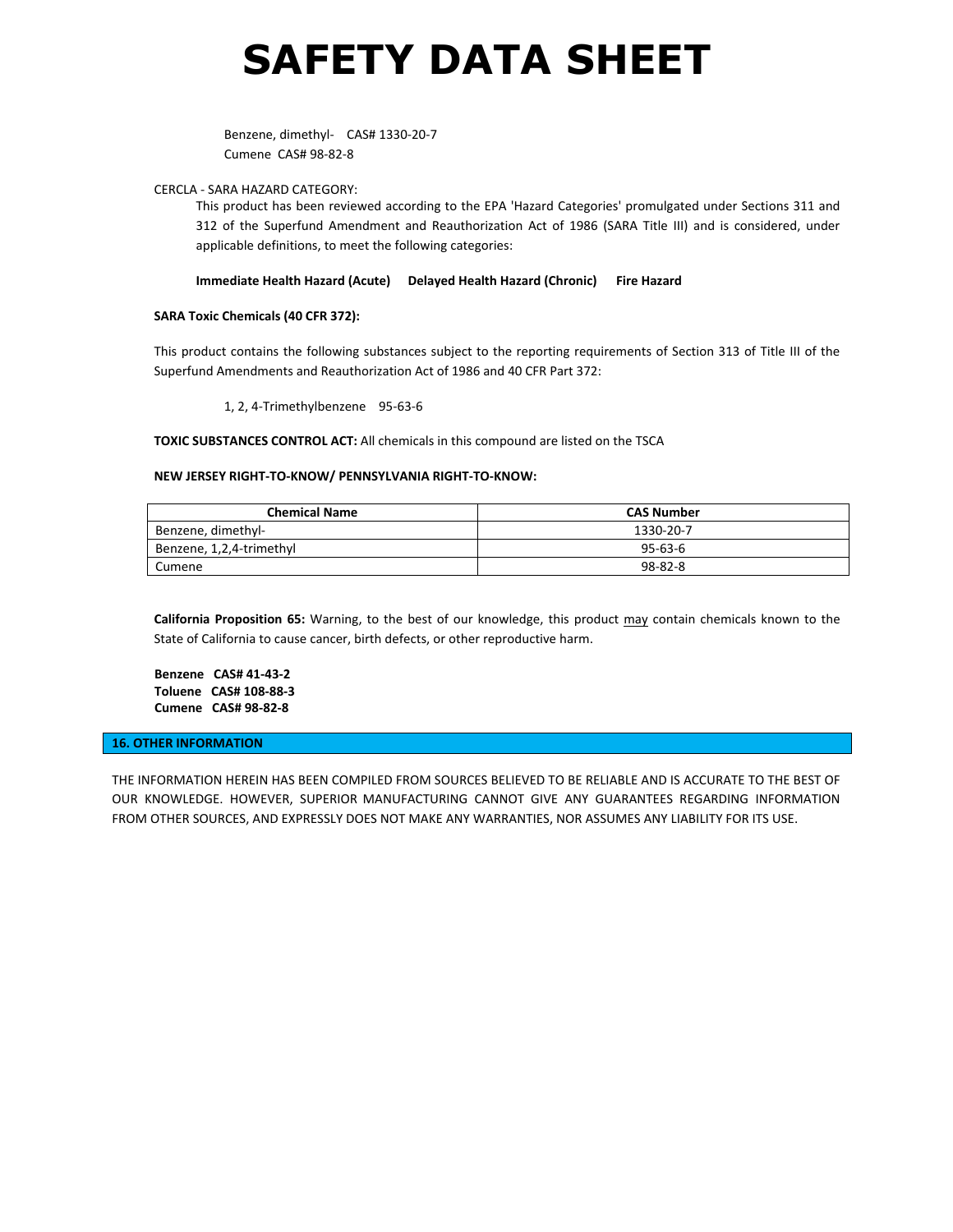

| DATE PRINTED: | 6/8/2021 |
|---------------|----------|
| MSDS REF. No: | XISO-LV2 |

## **1. PRODUCT AND COMPANY IDENTIFICATION**

**PRODUCT NAME: PRODUCT CODE:** Polyaspartic Top Coat Hardener LV2

**Supplier/ Manufacturer** SUPERIOR MANUFACTURING 4520 Glenmeade Ln Auburn Hills, MI 48326 866-523-5677

**SUPERIOR MANUFACTURING PHONE**: 866-523-5677 **EMERGENCY PHONE:** 800-535-5053 **ORIGINAL DATE ISSUED:** 12/10/20 **REVISION DATE**: 10/14/2021

**Recommended end use:** Half of a two component system designed for application and use as a protective coating.

**2. HAZARDS IDENTIFICATION**

**Acute Oral Toxicity, Category 2 Skin Corrosion, Category 1C Serious Eye Damage, Category 2A Aspiration Hazard, Category 1**



**SIGNAL WORD:** Danger

**Hazard-determining components of labeling:** Homopolymer of Hexamethylene Diisocyanate **Hazard Statements**

H317 May cause an allergic skin reaction H304 May be fatal if swallowed and enters airways H412 Harmful to aquatic life with long lasting effects H335 May cause respiratory irritation H314 Causes severe skin burns and eye damage

## **Precautionary Statements**

P273 Avoid Release to the Environment P280 Wear protective gloves/ protective clothing/eye protection/face protection. P305 + P351 + P338 IF IN EYES: Rinse cautiously with water for several minutes. Remove contact lenses if present and easy to do so. Continue Rinsing. P310 Immediately Call a POISON CENTER or doctor/physician**.**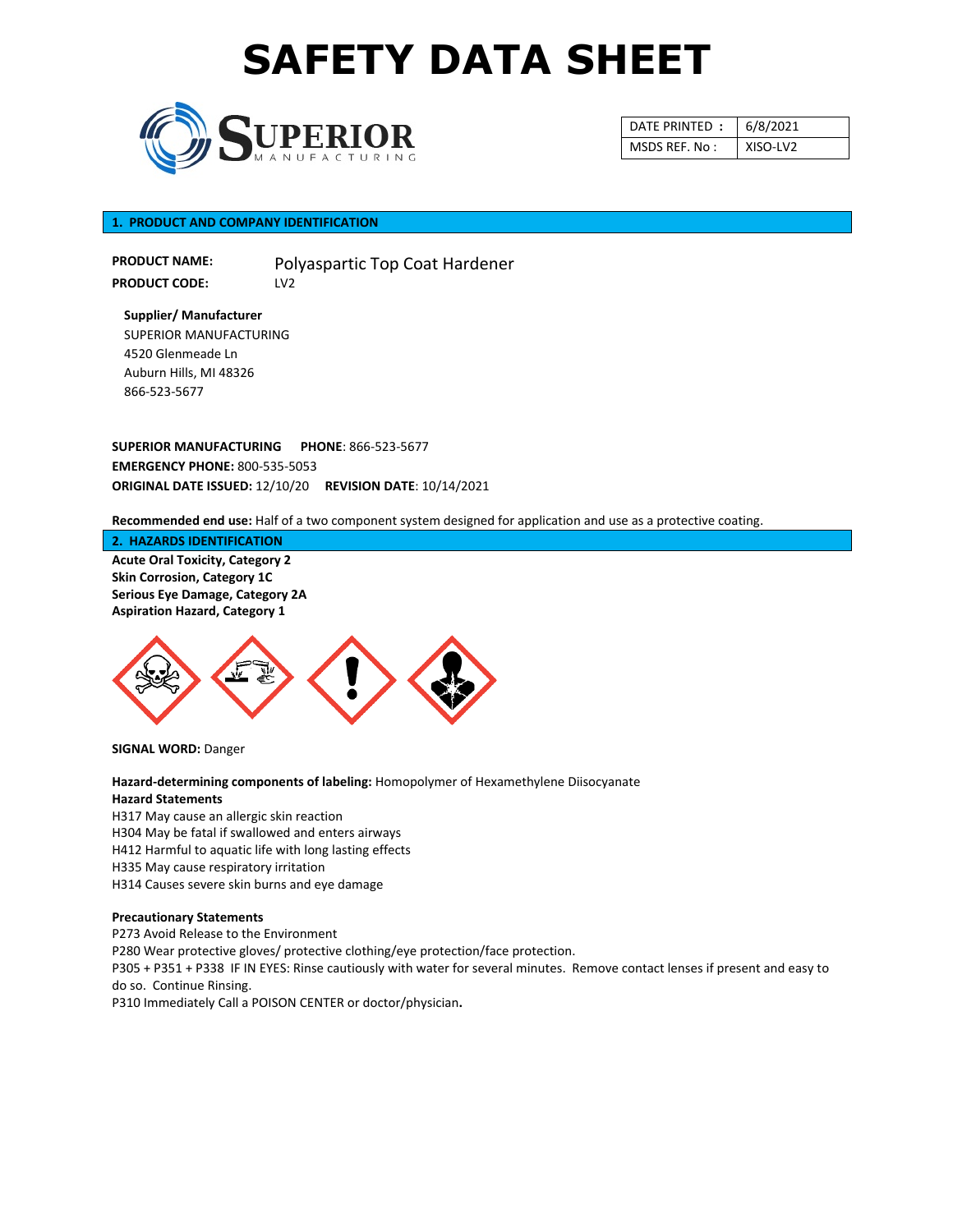| <b>HMIS RATING</b>      |    |  |
|-------------------------|----|--|
| Health:                 | 守称 |  |
| Flammability:           |    |  |
| Reactivity:             |    |  |
| Personal Protection:    |    |  |
| * Chronic Health Hazard |    |  |

1  $\frac{2}{1}$ N/A

**NFPA CODES**

**Potential Health Effects:**

**SKIN: Acute:** Causes irritation with symptoms of reddening, itching, and swelling. Can cause sensitization. Persons previously sensitized can experience allergic skin reaction with symptoms of reddening, itching, swelling, and rash. Cured material is difficult to remove.

**Chronic:** Prolonged contact can cause reddening, swelling, rash, and, in some cases, skin sensitization. Animal tests and other research indicate that skin contact with diisocyanates can play a role in causing isocyanate sensitization and respiratory reaction. This data reinforces the need to prevent direct skin contact with isocyanates.

**EYES:** Causes irritation with symptoms of reddening, tearing, stinging, and swelling. May cause temporary corneal injury. Vapor may cause irritation with symptoms of burning and tearing. Prolonged vapor contact may cause conjunctivitis.

**INHALATION: Acute:** Diisocyanate or polyisocyanate vapors or mist at concentrations above the exposure limits or guidelines can irritate (burning sensation) the mucous membranes in the respiratory tract (nose, throat, lungs) with symptoms of runny nose, sore throat, coughing, chest discomfort, shortness of breath and reduced lung function (breathing difficulty). Persons with a preexisting, nonspecific bronchial hyperreactivity can respond to concentrations below the exposure limits or guidelines with similar symptoms as well as asthma attack or asthma-like symptoms. Exposure well above the exposure limits or guidelines may lead to bronchitis, bronchial spasm and pulmonary edema (fluid in lungs). Chemical or hypersensitivity pneumonitis, with flulike symptoms (e.g. fever, chills), has also been reported. These symptoms can be delayed up to several hours after exposure. These effects are usually reversible.

**Chronic:** As a result of previous repeated overexposures or a single large dose, certain individuals may develop sensitization to diisocyanates or polyisocyanates (asthma or asthma-like symptoms) that may cause them to react to a later exposure to diisocyanates or polyisocyanates at levels well below the exposure limits or guidelines. These symptoms, which can include chest tightness, wheezing, cough, shortness of breath or asthmatic attack, could be delayed up to several hours after exposure. Extreme asthmatic reactions can be life threatening. Similar to many non-specific asthmatic responses, there are reports that once sensitized an individual can experience these symptoms upon exposure to dust, cold air, or other irritants. This increased lung sensitivity can persist for weeks and in severe cases for several years. Sensitization can be permanent. Chronic overexposure to diisocyanates has also been reported to cause lung damage (including fibrosis, decrease in lung function) that may be permanent.

**INGESTION:** May cause irritation; Symptoms may include abdominal pain, nausea, vomiting, and diarrhea. **CHRONIC HAZARDS**: No Carcinogenic substances as defined by IARC, NTP and/or OSHA. Medical conditions aggravated by exposure include: skin allergies, eczema, asthma, and respiratory disorders.

## **3. COMPOSITION/INFORMATION ON INGREDIENTS**

This document is a pursuant to the OSHA Hazard Communication Standard (29 CFR 1910.1200). Where a proprietary ingredient is shown, the identity may be made available as provided in this standard. All components of this product are included in the EPA Toxic Substances Control Act (TSCA) Chemical Substance Inventory.

| <b>Chemical Name</b>                      | Weight %      | <b>CAS Number</b> |
|-------------------------------------------|---------------|-------------------|
| Homopolymer of Hexamethylene Diisocyanate | 60-100%       | 28182-81-2        |
| Hexamethylene-1,6-Diisocyanate            | $0.1 - 0.1\%$ | 822-06-0          |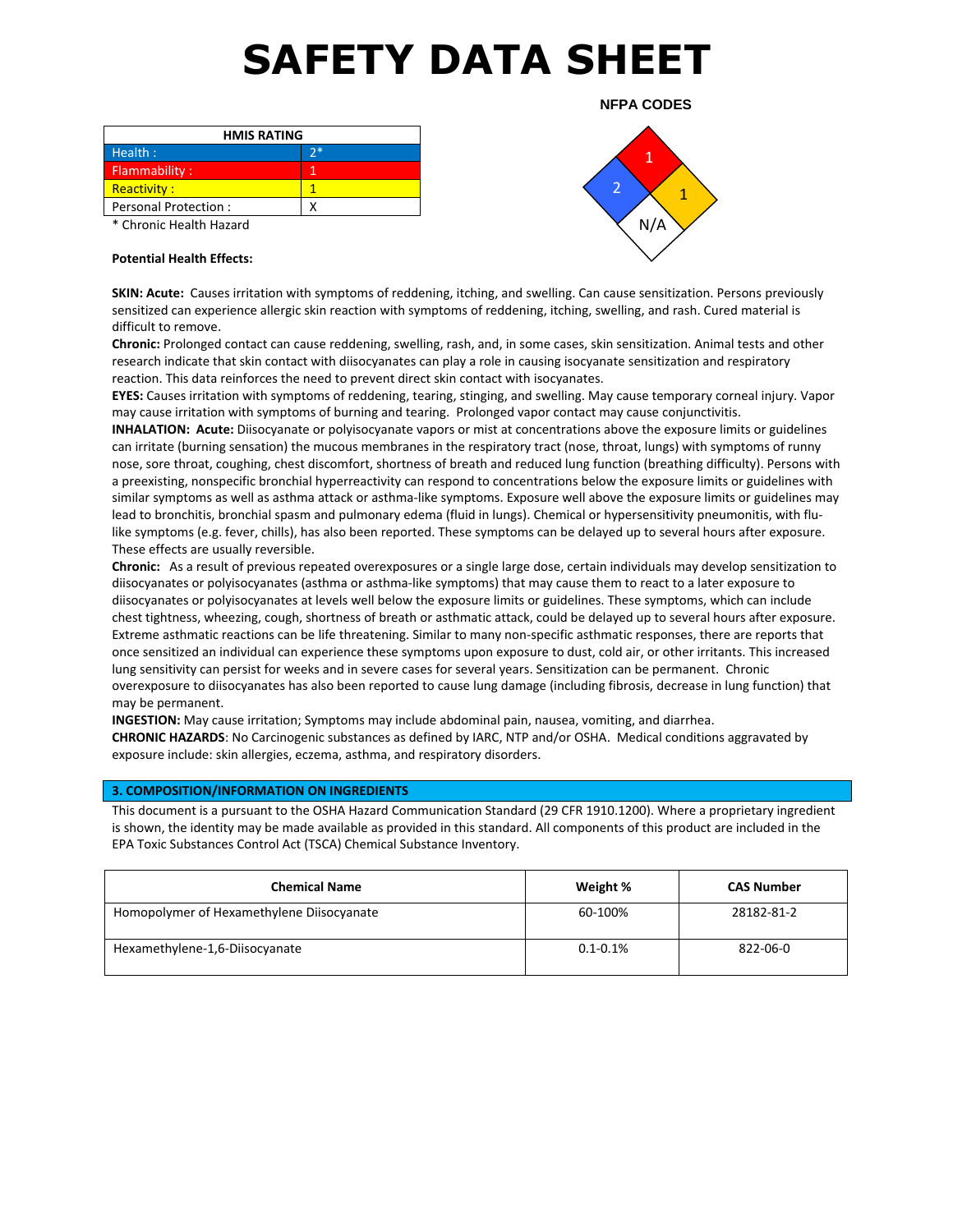## **4. FIRST AID MEASURES**

**GENERAL ADVICE:** Consult a physician. Show this safety data sheet to physician in attendance.

**EYES:** In case of contact, immediately flush eyes with plenty of water for at least 15 minutes. Use lukewarm water if possible. Use fingers to ensure that eyelids are separated and that the eye is being irrigated. Then remove contact lenses, if easily removable, and continue eye irrigation for not less than 15 minutes. Get medical attention if irritation develops.

**SKIN:** Immediately remove contaminated clothing and shoes. Wash off with soap and water. Use lukewarm water if possible. Wash contaminated clothing before reuse. For severe exposures, immediately get under safety shower and begin rinsing. Get medical attention if irritation develops and persists.

**INHALATION:** Move to an area free from further exposure. Get medical attention immediately. Administer oxygen or artificial respiration as needed. Asthmatic symptoms may develop and may be immediate or delayed up to several hours. Extreme asthmatic reactions can be life threatening.

**INGESTION:** Do NOT induce vomiting. Wash mouth out with water. Do not give anything by mouth to an unconscious person. Get medical attention.

## **NOTE TO PHYSICIANS**

**EYES:** Stain for evidence of corneal injury. If cornea is burned, instill antibiotic/steroid preparation as needed. Workplace vapors could produce reversible corneal epithelial edema impairing vision.

**SKIN**: This compound is a skin sensitizer. Treat symptomatically as for contact dermatitis or thermal burn.

**INGESTION:** Treat symptomatically. There is no specific antidote. Inducing vomiting is contraindicated because of the irritating nature of the compound.

**INHALATION:** Treatment is essentially symptomatic. An individual having a dermal or pulmonary sensitization reaction to this material should be removed from further exposure to any diisocyanate.

## **5. FIRE FIGHTING MEASURES**

**SUITABLE EXTINGUISHING MEDIA**: Dry chemical, Carbon dioxide (CO2), Foam, water spray for large fires.

## **For safety reasons, unsuitable extinguishing agents:** N/A

**SPECIAL FIRE & UNUSAL HAZARD**: Closed container may forcibly rupture under extreme heat or when contents are contaminated with water (CO2 formed). Use cold-water spray to cool fire-exposed containers to minimize the risk of rupture. Large fires can be extinguished with large volumes of water applied from a safe distance, since reaction between water and hot diisocyanate can be vigorous.

**SPECIAL FIREFIGHTING INSTRUCTIONS:** Firefighters should wear NFPA compliant structural firefighting protective equipment, including self-contained breathing apparatus and NFPA compliant helmet, hood, boots and gloves. Avoid contact with product. Decontaminate equipment and protective clothing prior to reuse. During a fire, isocyanate vapors and other irritating, highly toxic gases may be generated by thermal decomposition or combustion. Exposure to heated diisocyanate can be extremely dangerous.

### **ADDITIONAL INFORMATION**: None available

**HAZARDOUS COMBUSTION PRODUCTS formed under fire conditions:** carbon oxides, explosive rupture

## **6. ACCIDENTAL RELEASE MEASURES**

**Personal precautions:** Evacuate non-emergency personnel. Isolate the area and prevent access. Remove ignition sources. Notify management. Put on protective equipment. Control source of the leak. Ventilate. Contain the spill to prevent spread into drains, sewers, water supplies, or soil. Call ChemTrec at 800-424-9300 or 703-527- 3887 for assistance and advice.

### **Environmental precautions:**

Major Spill or Leak (Standing liquid): To minimize vapor, cover the spillage with firefighting foam (AFFF). Released material may be pumped into closed, but not sealed, metal container for disposal. Process can generate heat. Cover spill with neutralization solution for 1 hour. Cover with inert absorbent. Collect washings for disposal.

Minor Spill or Leak (Wet surface): Cover spill area with suitable absorbent material (Kitty Litter, Oil-Dri®, etc). Saturate absorbent material with neutralization solution and mix. Wait 1 hour. Collect material in open-head metal containers. Repeat applications of decontamination solution, with scrubbing, followed by absorbent until the surface is decontaminated. Check for residual surface contamination. Swype® test kits have been used for this purpose. Apply lid loosely and allow containers to vent for 72 hours to let carbon dioxide (CO2) escape.

Additional Spill Procedures/Neutralization

Neutralization solutions:

(1) 50% Isopropanol, 45% water and 5% concentrated ammonia solution (% by weight)

Spills may be reportable to the National Response Center (800-424-8802) and to state and/or local agencies.

See Section 7 for information on safe handling.

See section 8 for information on personal protection equipment.

See Section 13 for disposal information.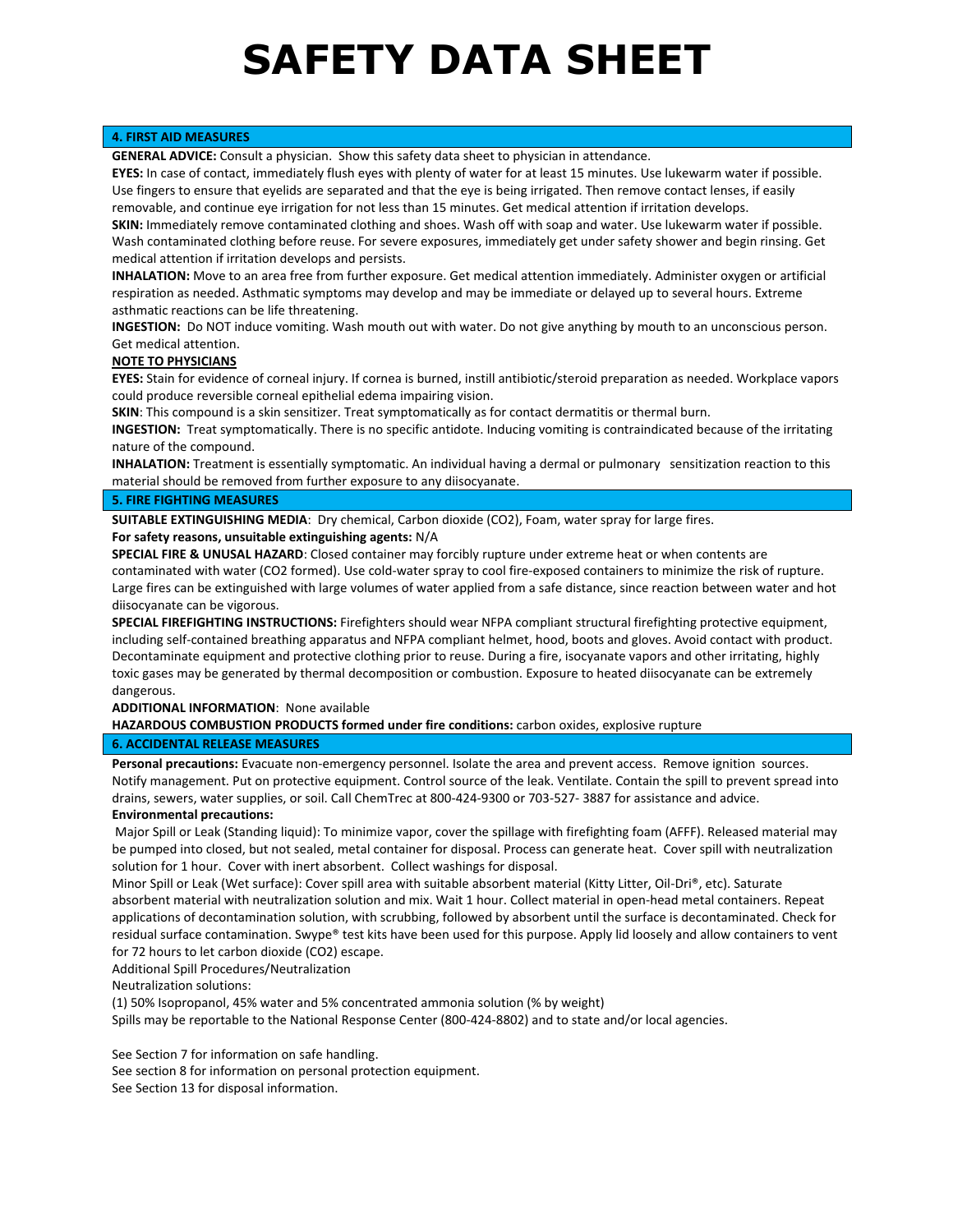## **7. HANDLING AND STORAGE**

**HANDLING:** Do not breathe vapors, mists, or dusts. Use adequate ventilation to keep airborne isocyanate levels below the exposure limits. Wear respiratory protection if material is heated, sprayed, used in a confined space, or if the exposure limit is exceeded. Warning properties (irritation of the eyes, nose and throat or odor) are not adequate to prevent overexposure from inhalation. This material can produce asthmatic sensitization upon either single inhalation exposure to a relatively high concentration or upon repeated inhalation exposures to lower concentrations. Individuals with lung or breathing problems or prior allergic reactions to isocyanates must not be exposed to vapor or spray mist. Avoid contact with skin and eyes. Wear appropriate eye and skin protection. Wash thoroughly after handling. Do not breathe smoke and gases created by overheating or burning this material. Decomposition products can be highly toxic and irritating. Employee education and training in the safe use and handling of this product are required under the OSHA Hazard Communication Standard 29 CFR 1910.1200. **STORAGE:** Store between -29.2°F and 122°F. Store in tightly closed containers to prevent moisture contamination. Do not reseal if contamination is suspected. Do not store near food stuffs. Storage period is approximately 6 months at 77°F after receipt of material by customer.

## **8. EXPOSURE CONTROLS\PERSONAL PROTECTION**

**Ventilation:** Good industrial hygiene practice dictates that worker protection should be achieved through engineering controls, such as ventilation, whenever feasible. When such controls are not feasible to achieve full protection, the use of respirators and other personal protective equipment is mandated. Exhaust air may need to be cleaned by scrubbers or filters to reduce environmental contamination. Curing ovens must be ventilated to prevent emissions into the workplace. If oven off-gases are not vented properly (i.e. they are released into the work area), it is possible to be exposed to airborne monomeric HDI.

### **Exposure Controls:**

**Homopolymer of Hexamethylene Diisocyanate (28182-81-2) Exposure Limit: time weighted average 0.5 mg/m3 Short Term Exposure Limit (STEL): 1.0 mg/m3 (15-min)**

## **Hexamethylene-1,6-Diisocyanate (822-06-0) US. ACGIH Threshold Limit Values: Time Weighted Average (TWA): 0.005 ppm Ceiling Limit Value: 0.02 ppm**

#### **Personal Protection Equipment:**



**Respiratory Protection:** When respirators are required, select NIOSH/MSHA approved equipment based on actual or potential airborne concentrations and in accordance with the appropriate regulatory standards and/or industrial recommendations.

Under normal conditions, in the absences of other airborne contaminants, the following devices should provide protection from this material up to the conditions specified by the appropriate OSHA, WHMIS or ANSI standard(s): Full-face air-purifying respirators are required in work environments where isocyanate airborne concentrations exceed the action level but are significantly lower than the IDLH provided that the cartridges are changed daily. Use combination HEPA filter for the polyisocyanate aerosol and an organic vapor cartridge for the solvents used. Install organic vapor cartridge closest to face. Full-face supplied-air respirators (SAR) are required in work environments where isocyanate airborne concentrations have not been characterized or are expected to exhibit considerable and sudden variations such as in spray type application.



**Skin Protection:** Use impervious gloves (neoprene , butyl rubber or nitrile). Gloves should be tested for chemical resistance before reliable use. (penetration times, rates of diffusion and rate of degradation). Wear long sleeves and pants, exposing as little skin as possible.



**Eye Protection:** When directly handling liquid product, eye protection is required. Examples of eye protection include a chemical safety goggle, or chemical safety goggle in combination with a full face shield when there is a greater risk of splash. DO NOT WEAR CONTACT LENSES when working with this material!!!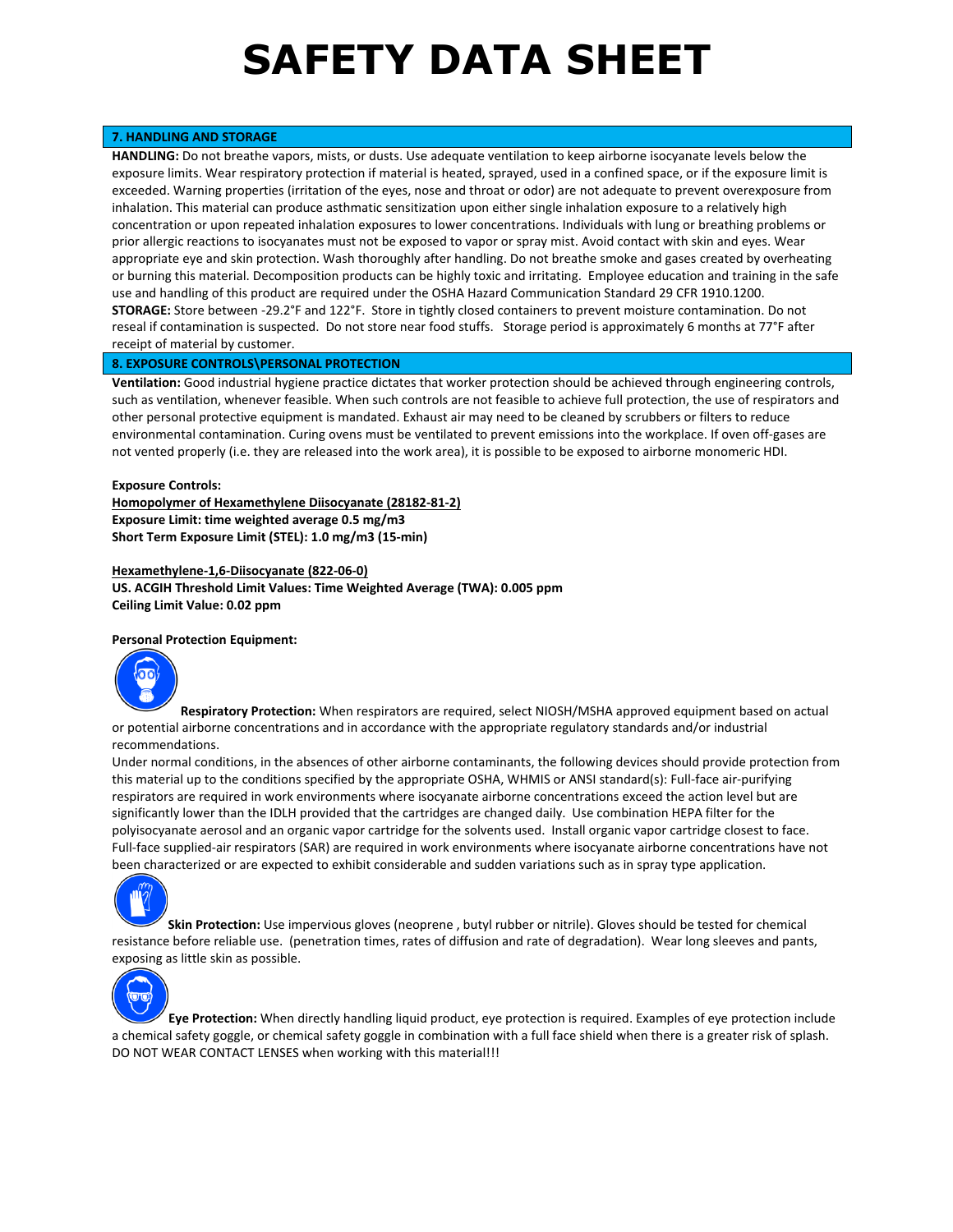#### **MEDICAL SURVEILLANCE**

All applicants who are assigned to an isocyanate work area should undergo a pre-placement medical evaluation. A history of eczema or respiratory allergies such as hay fever, are possible reasons for medical exclusion from isocyanate areas. Applicants who have a history of adult asthma should be restricted from work with isocyanates. Applicants with a history of prior isocyanate sensitization should be excluded from further work with isocyanates. A comprehensive annual medical surveillance program should be instituted for all employees who are potentially exposed to diisocyanates. Once a worker has been diagnosed as sensitized to any isocyanate, no further exposure can be permitted. Refer to the Bayer pamphlet (Medical Surveillance Program for Isocyanate Workers) for additional guidance.

## **ADDITIONAL PROTECTIVE MEASURES**

Emergency showers and eye wash stations should be available. Educate and train employees in the safe use and handling of this product. Follow all label instructions.

**Hygienic Practices:** Wash hands before eating. Remove contaminated clothing and wash before reuse. Follow all MSDS/label precautions even after container is emptied because they may retain product residues. Avoid prolonged or repeated contact with skin. Avoid contact with eyes, skin, and clothing.

| <b>Volatile Organic Content: N.A.</b>                               |                                   | <b>Solubility in Water:</b> Insoluble, reacts slowly with water to |
|---------------------------------------------------------------------|-----------------------------------|--------------------------------------------------------------------|
|                                                                     |                                   | liberate $CO2$                                                     |
| <b>Color:</b> Colorless to light yellow                             |                                   | Specific Gravity @ 20°C:1.13                                       |
| <b>Odor: Slight</b>                                                 |                                   | pH @ 100%: N.A.                                                    |
| <b>Physical Appearance:</b>                                         | Colorless to Light Yellow Liquid. | Melting/Freezing point: N/A                                        |
| <b>Boiling Point: &gt;150°C (302°F) @ 1 mmHg</b>                    |                                   | <b>Flashpoint:</b> $>160^{\circ}$ C (320 <sup>°</sup> F)           |
| Ignition Temperature: N/A                                           |                                   | Auto-ignition temperature: N/A                                     |
| <b>Explosion Limits:</b>                                            |                                   | Water solubility: Insoluble, reacts slowly with water to           |
| Lower: N/A                                                          |                                   | liberate CO <sub>2</sub>                                           |
| Upper: $N/A$                                                        |                                   | Partition coefficient (n-octanol/water): N/A                       |
|                                                                     |                                   | Relative vapor density: N/A                                        |
| <b>Odor Threshold: N/A</b>                                          |                                   | <b>Evaporation rate: N/A</b>                                       |
| $N/A = Not Available$<br>$N/D$ = Not Determined $Ca.$ = Approximate |                                   |                                                                    |

## **10. STABILITY AND REACTIVITY**

**STABILITY**: Stable under recommended and normal conditions of use and storage.

**HAZARDOUS POLYMERIZATION:** Hazardous polymerization may occur. Contact with moisture, other materials that react with isocyanates, or temperatures above 350 F (177 C), may cause polymerization.

**INCOMPATIBILITY**: Avoid: Water, amines, strong bases, alcohols, copper alloys.

**HAZARDOUS DECOMPOSITION PRODUCTS**: By Fire and High Heat: Carbon dioxide (CO2), carbon monoxide (CO), oxides of nitrogen (NOx), dense black smoke, Hydrogen cyanide, Isocyanate, Isocyanic Acid, Other undetermined compounds. By hydrolysis: Carbon Oxides

**CONDITIONS TO AVOID**: Fire. Heat. Flame. Sources of ignition. Sparks. Moisture.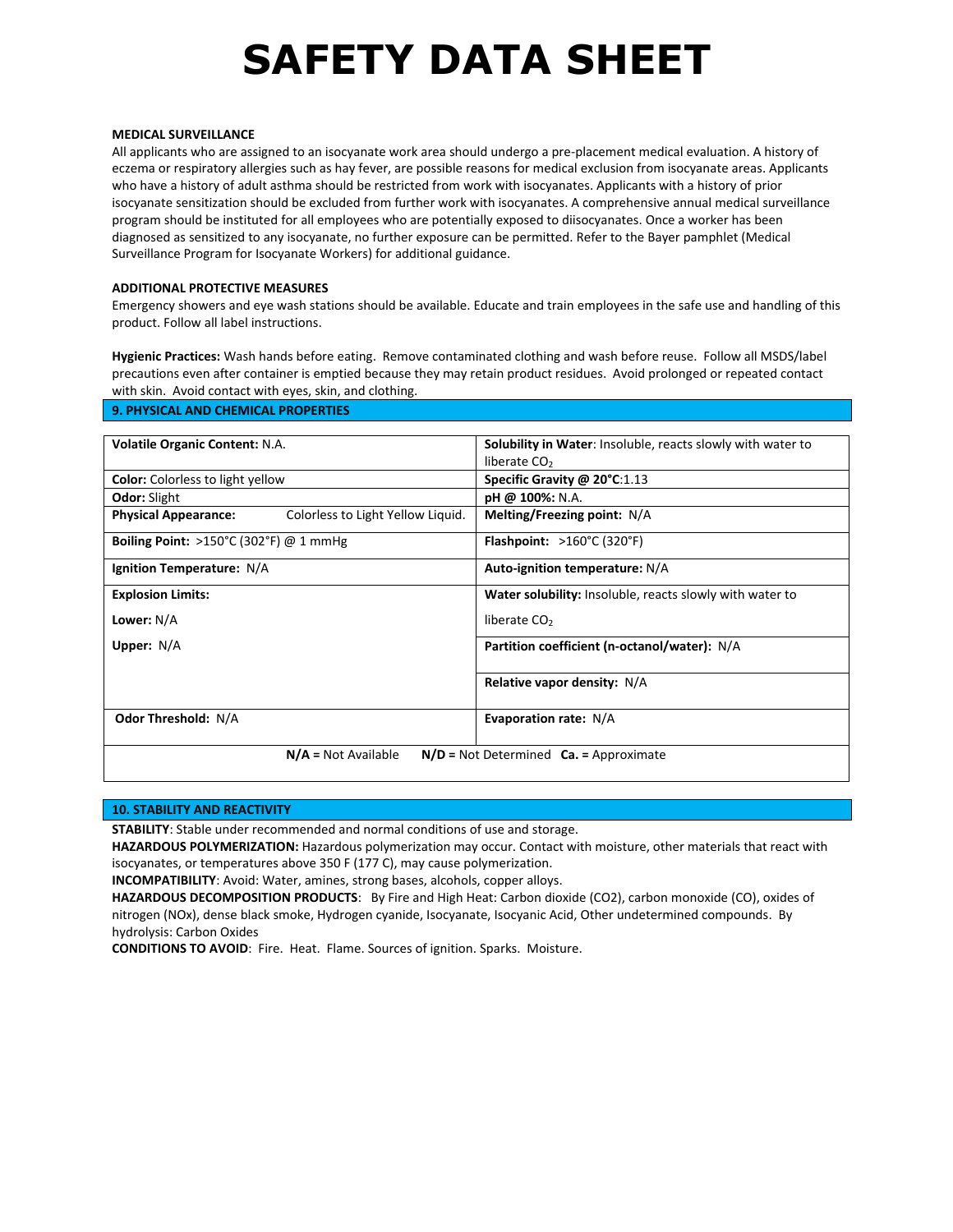## **11. TOXICOLOGICAL INFORMATION**

**Component Toxicological Information**:

**Toxicity Data for Homopolymer of Hexamethylene Diisocyanate**

**Acute oral toxicity:** LD50: > 5,000 mg/kg (Rat)

**Acute inhalation toxicity:** LC50: 2.18 mg/l, 4 h (Rat)

**Acute dermal toxicity:** LD50: > 2,000 mg/kg (rabbit)

**Skin irritation:** rabbit, Draize, Slightly irritating

**Eye irritation:** rabbit, Draize, Slightly irritating

**Chronic Toxicity:** This product does not contain any substances that are considered by OSHA, NTP, IARC, or ACGIH to be "probable" or "suspected" human carcinogens.

#### **12. ECOLOGICAL INFORMATION**

**Ecological Data for Product**

**Additional Ecotoxicological Remarks:** No data available for this product.

**Ecological Data for Homopolymer of Hexamethylene Diisocyanate**

**Biodegradation:** 0 %, Exposure time: 28 Days, Not readily biodegradable.

**Acute and Prolonged Toxicity to Fish:** LC0: > 100 mg/l (Zebra fish (Brachydanio rerio), 96 h)

**Acute Toxicity to Aquatic Invertebrates:** EC0: > 100 mg/l (Water flea (Daphnia magna), 48 h)

**Toxicity to Aquatic Plants:** EC50: > 1,000 mg/l, (Green algae (Scenedesmus subspicatus), 72 h)

**Toxicity to Microorganisms:** EC50: > 1,000 mg/l, (Activated sludge microorganisms, 3 h)

#### **13. DISPOSAL CONSIDERATIONS**

**DISPOSAL METHOD**: The generation of waste should be avoided or minimized wherever possible. Do not dispose of with household waste. Do not dispose of in landfill. Do not allow contact with sewers or waterways. Comply with all Federal, State and Local environment control laws. Incineration is the preferred method.

Under RCRA, it is the responsibility of the person who generates a solid waste, as defined in 40 CFR 261.2, to determine if that waste is a hazardous waste.

**14. TRANSPORT INFORMATION DOT SHIPPING INFORMATION**

**DOT Proper Shipping Name:** Other regulated substances, liquid, N.O.S. (contains Hexamethylene- 1,6-Diisocyanate)

**DOT Technical Name:** N/A

**DOT Hazard Class: 9 <b>Hazard Subclass:** N.A.

**DOT I.D. Number:** UN3082 **Packing Group:** III

**Additional Transportation Information:** When in individual containers of less than the Product RQ, this material ships as nonregulated. RQ: 15119kg ( 33332lb)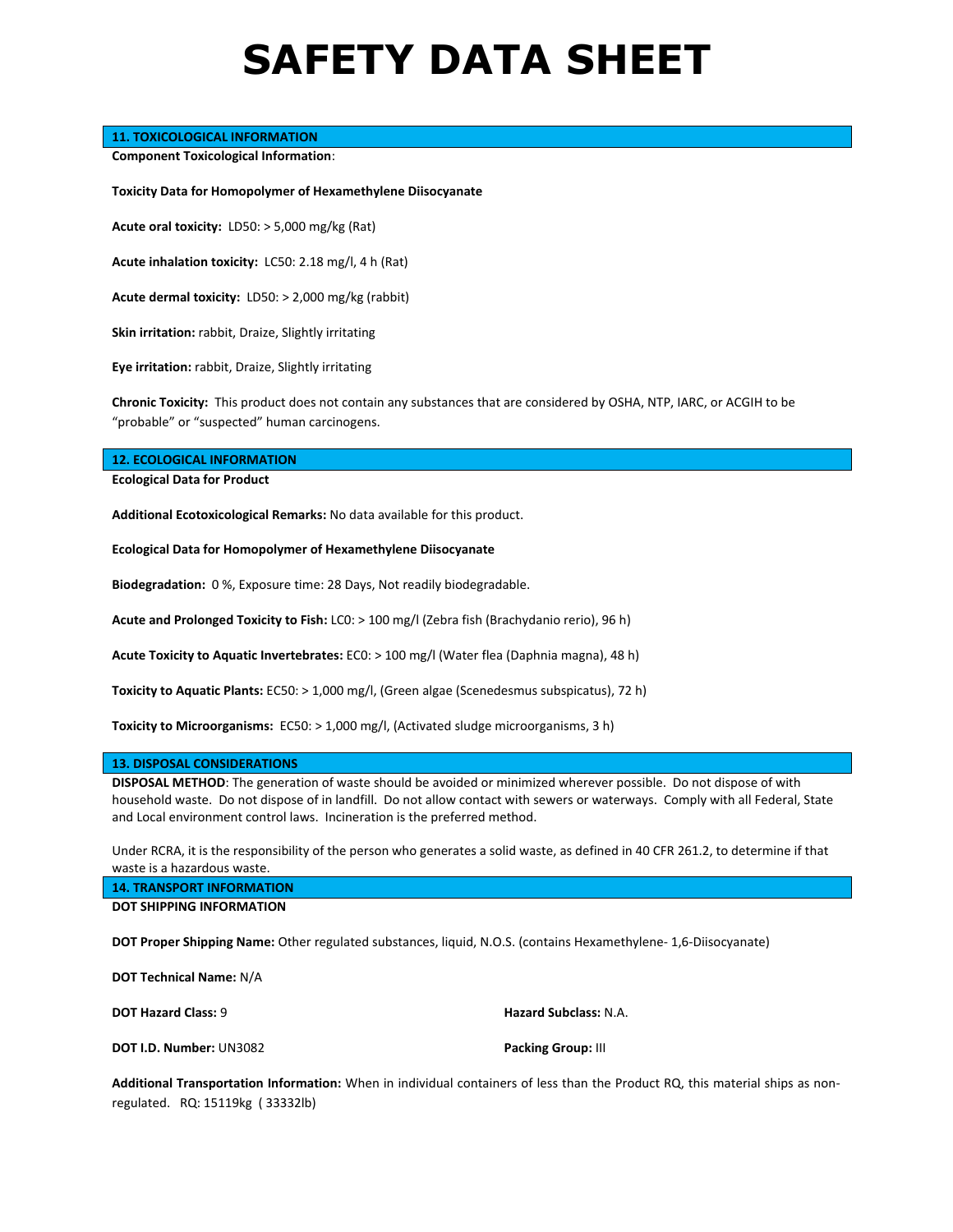### **IMDG**

**Technical Name:** OTHER REGULATED SUBSTANCES, LIQUID, N.O.S. (contains Hexamethylene- 1,6-Diisocyanate)

**I.D. Number: UN3082 Packing Group: III** 

**Hazard Class:** 9 **Hazard Subclass:** N.A.

## **INTERNATIONAL REGULATIONS:**

**CANADIAN WHMIS:** This MSDS has been prepared in compliance with the hazard criteria of the Controlled Product Regulations and the MSDS contains the information required by those regulations.



**15. REGULATORY INFORMATION**

**U.S. FEDERAL REGULATIONS AS FOLLOWS-**

**OSHA Hazard Communication Standard (29 CFR 1910.1200):** Hazardous by definition of Hazard Communication Standard.

**Sensitizer. Corrosive.**

**CERCLA/ Super Fund (40 CFR 117, 302):** Hexamethylene-1, 6-Diisocyanate CAS#: 822-06-0 Reportable Quanitity: 100lbs

## CERCLA - SARA HAZARD CATEGORY:

This product has been reviewed according to the EPA 'Hazard Categories' promulgated under Sections 311 and 312 of the Superfund Amendment and Reauthorization Act of 1986 (SARA Title III) and is considered, under applicable definitions, to meet the following categories:

Immediate Health Hazard (Acute) Delayed Health Hazard (Chronic)

### **SARA Toxic Chemicals (40 CFR 372):**

This product contains the following substances subject to the reporting requirements of Section 313 of Title III of the Superfund Amendments and Reauthorization Act of 1986 and 40 CFR Part 372:

**Hexamethylene-1,6-Diisocyanate CAS#: 822-06-0 Reportable Quanitity: 100lbs**

**TOXIC SUBSTANCES CONTROL ACT:** All chemicals in this compound are listed on the TSCA

### **NEW JERSEY RIGHT-TO-KNOW:**

| <b>Chemical Name</b>                      | <b>CAS Number</b> | <b>Weight Percent</b> |
|-------------------------------------------|-------------------|-----------------------|
| Hexamethylene-1,6-Diisocyanate            | 822-06-0          | $0.1 - 0.3%$          |
| Homopolymer of Hexamethylene Diisocyanate | 28182-81-2        | ≥95%                  |

## **PENNSYLVANIA RIGHT-TO-KNOW / MASSACHUSETTS RIGHT-TO-KNOW:**

| <b>Chemical Name</b>                      | CAS Number | <b>Weight Percent</b> |
|-------------------------------------------|------------|-----------------------|
| Homopolymer of Hexamethylene Diisocyanate | 28182-81-2 | ≥95%                  |

**California Proposition 65:** To the best of our knowledge, this product does not contain any chemical(s) regulated under California Proposition 65.